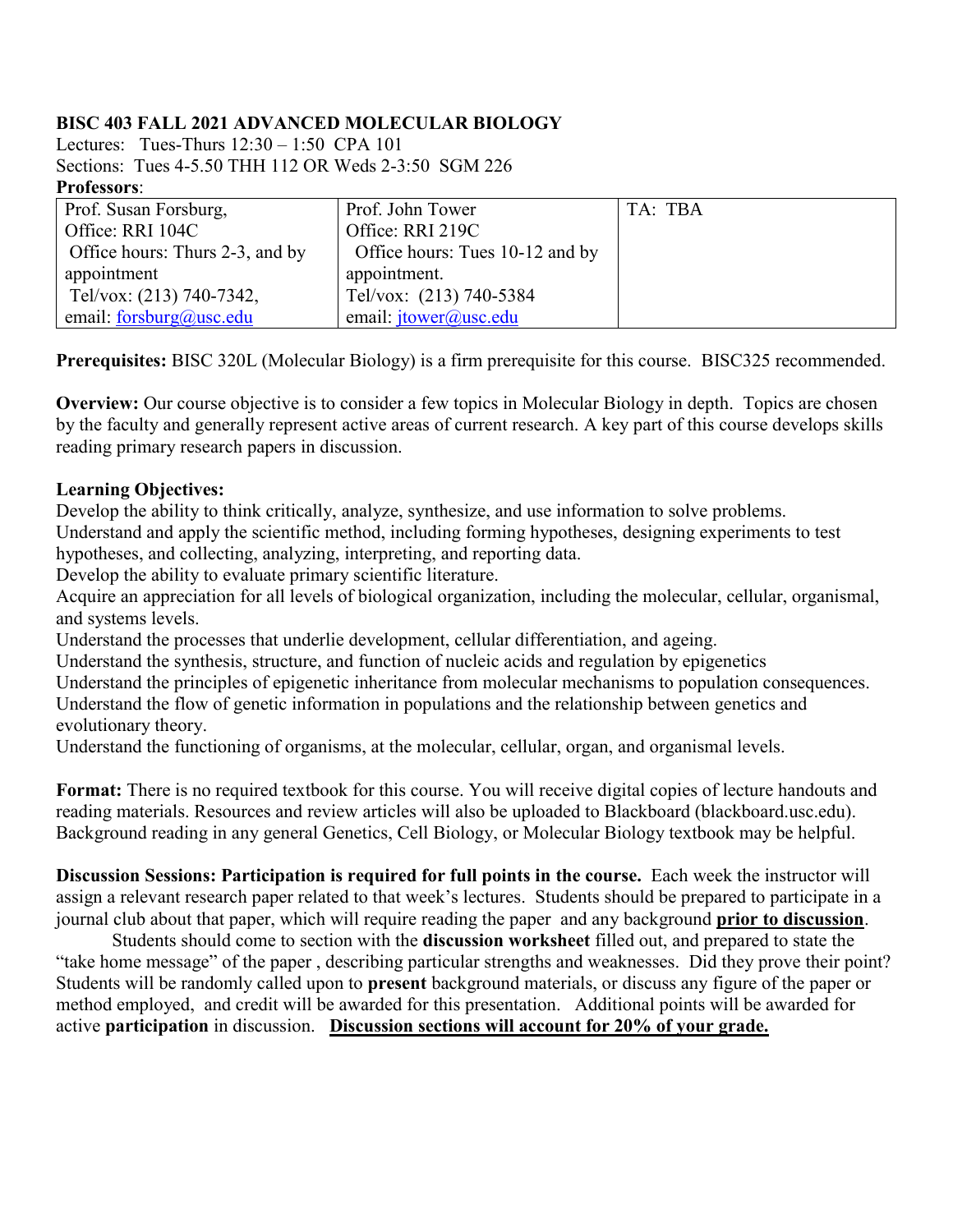| Date                                    | cturer | <b>ODIC</b> |
|-----------------------------------------|--------|-------------|
| <b>EPIGENETICS</b><br><b>SECTION 1:</b> |        |             |

Allis CD, Jenuwein T. The molecular hallmarks of epigenetic control. Nat Rev Genet. 2016 Aug;17(8):487-500. doi: 10.1038/nrg.2016.59. Epub 2016 Jun 27. Review.

| Week 1:   | Forsburg | <b>Introduction to Chromosomes, histones,</b> |
|-----------|----------|-----------------------------------------------|
| 24 August |          | nucleosomes                                   |
| 26 August | Forsburg | 2-Nucleosome assembly; Methods of analysis,   |
|           |          | <b>Chaperones</b>                             |

### **Week 1 Additional reading:**

Cutter AR1, Hayes JJ2. A brief review of nucleosome structure. FEBS Lett. 2015 Oct 7;589:2914-22. Larson DR, Misteli T. The genome-seeing it clearly now. Science. 2017 Jul 28;357(6349):354-355. Hammond CM1, Strømme CB1, Huang H2, Patel DJ2, Groth A1 Histone chaperone networks shaping chromatin function. Nat Rev Mol Cell Biol. 2017 Mar;18(3):141-158.

**Discussion paper:** Electron microscopic and biochemical evidence that chromatin structure is a repeating unit. Oudet P, Gross-Bellard M, Chambon P. Cell. 1975 Apr;4(4):281-300.

| Week 2:                   | Forsburg | chromatin remodeling  |  |
|---------------------------|----------|-----------------------|--|
| 31 Aug                    |          |                       |  |
| 2 Sept                    | Forsburg | histone modifications |  |
| Week ? Rackground reading |          |                       |  |

### **Week 2 Background reading**

Tyagi M, Imam N, Verma K, Patel AK. Chromatin remodelers: We are the drivers!! Nucleus. 2016 Jul 3;7(4):388-404

Rothbart SB1, Strahl BD2. Interpreting the language of histone and DNA modifications. Biochim Biophys Acta. 2014 Aug;1839(8):627-43. doi: 10.1016/j.bbagrm.2014.03.001. Epub 2014 Mar 12.

### **Discussion paper:**

Allfrey VG, Faulkner R, Mirsky AE. Acetylation and methylation of histones and their possible role in the regulation of RNA synthesis. Proc Natl Acad Sci U S A. 1964 May;51:786-94.

| Week 3:<br>7 Sept | Forsburg | binding motifs, Histone variants. |
|-------------------|----------|-----------------------------------|
| 9 Sept            | Forsburg | <b>RNAi &amp; CRISPR</b>          |

Talbert PB1, Henikoff S1 Histone variants on the move: substrates for chromatin dynamics. Nat Rev Mol Cell Biol. 2017 Feb;18(2):115-126.

van der Oost J1, Westra ER2, Jackson RN3, Wiedenheft B3 Nat Rev Microbiol. 2014 Jul;12(7):479-92. Unravelling the structural and mechanistic basis of CRISPR-Cas systems.

Castel SE, Martienssen RA. RNA interference in the nucleus: roles for small RNAs in transcription, epigenetics and beyond. Nat Rev Genet. 2013 Feb;14(2):100-12. doi: 10.1038/nrg3355. **Review**.

### **Discussion paper:**

Long et al (2020), H2A.Z facilitates licensing and activation of early replication origins. Nature 577 :576.

| W<br>v eek<br>т.<br>_____ | orsburg |  |
|---------------------------|---------|--|
| 14 Sept                   |         |  |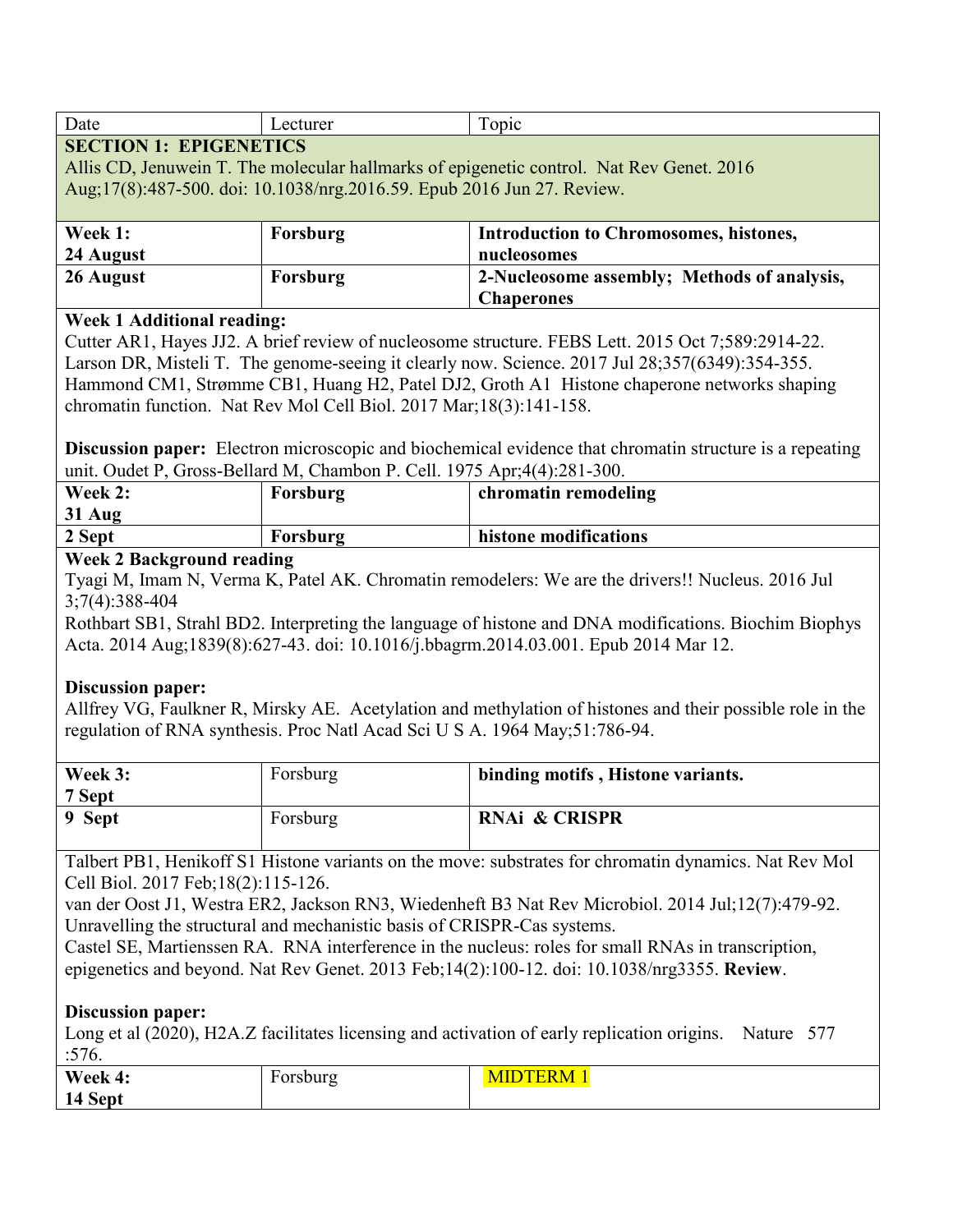| 16 Sept |  |  | <b>Case study:</b> heterochromatin and silencing |
|---------|--|--|--------------------------------------------------|
| ___     |  |  |                                                  |

### **Background reading Week 4**

Allshire RC1, Madhani HD2,3. Ten principles of heterochromatin formation and function.

Nat Rev Mol Cell Biol. 2018 Apr;19(4):229-244. doi: 10.1038/nrm.2017.119. Epub 2017 Dec 13.

# **Discussion paper:**

Gullerova M, Moazed D, Proudfoot NJ.

Genes Dev. 2011 Mar 15;25(6):556-68. Autoregulation of convergent RNAi genes in fission yeast.

| Week 5:<br>21 Sept | Forsburg | <b>Case study: Centromeres and chromosome</b><br>segregation |
|--------------------|----------|--------------------------------------------------------------|
| 23 Sept            | Forsburg | Case Study: Genome organization                              |

# **Background reading Week 5**

McKinley K ad Cheeseman I. The molecular basis for centromere identity and function Nat Rev Mol Cell Biol. 2016 Jan;17(1):16-29.

Allshire RC1, Madhani HD2,3. Ten principles of heterochromatin formation and function. Nat Rev Mol Cell Biol. 2018 Apr;19(4):229-244. doi: 10.1038/nrm.2017.119. Epub 2017 Dec 13. Misteli, T. The Self-Organizing Genome: Principles of Genome Architecture and Function

# **Discussion paper:**

Ohzeki J1, Shono N1, Otake K1, Martins NM2, Kugou K1, Kimura H3, Nagase T4, Larionov V5, Earnshaw WC2, Masumoto H6. KAT7/HBO1/MYST2 Regulates CENP-A Chromatin Assembly by Antagonizing Suv39h1-Mediated Centromere Inactivation. Dev Cell. 2016 Jun 6;37(5):413-27. doi: 10.1016/j.devcel.2016.05.006.

| Week 6:<br>28 Sept | Forsburg | Case study: DNA methylation & Imprinting  |
|--------------------|----------|-------------------------------------------|
| 30 Sept            | Forsburg | <b>Case Study: Epigenetics and cancer</b> |

# **Background reading Week 6**

Li E1, Zhang Y. DNA methylation in mammals.

Baylin SB, Jones PA. Epigenetic Determinants of Cancer. Cold Spring Harb Perspect Biol. 2016 Sep 1;8(9). pii: a019505. doi: 10.1101/cshperspect.a019505. Review.

Cold Spring Harb Perspect Biol. 2014 May 1;6(5):a019133. doi: 10.1101/cshperspect.a019133. Jennifer Couzin-FrankelJan. 12, 2017 , A mysterious method of gene control sheds its secrets Science DOI: 10.1126/science.aal0613

# **Discussion paper:**

The histone H3.3K27M mutation in pediatric glioma reprograms H3K27 methylation and gene expression. Chan KM, Fang D, Gan H, Hashizume R, Yu C, Schroeder M, Gupta N, Mueller S, James CD, Jenkins R, Sarkaria J, Zhang Z. Genes Dev. 2013 May 1;27(9):985-90. doi: 10.1101/gad.217778.113. Epub 2013 Apr 19.

Background for this paper: http://www.asbmb.org/asbmbtoday/201506/Features/DIPG/

| Week 7:<br>  5 Oct | Forsburg         | <sup>1</sup> Case Study: Epigenetics and the environment |
|--------------------|------------------|----------------------------------------------------------|
| 7 Oct              | <b>MIDTERM 2</b> |                                                          |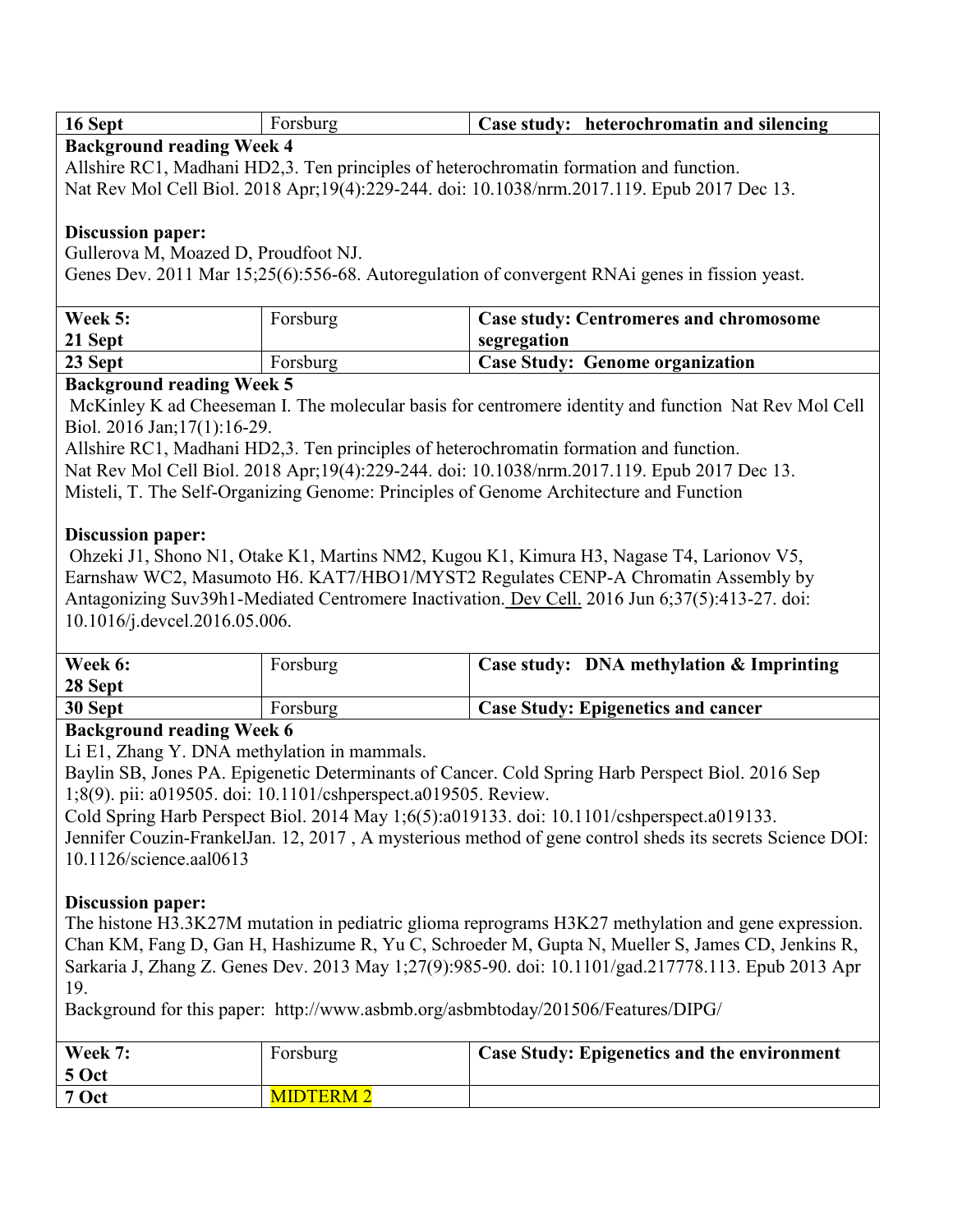| <b>Background reading Week 7</b><br>Feil R, Fraga MF. Epigenetics and the environment: emerging patterns and implications.                                                                                                                                                           |                                                               |                                                                                                                                                                                                            |  |
|--------------------------------------------------------------------------------------------------------------------------------------------------------------------------------------------------------------------------------------------------------------------------------------|---------------------------------------------------------------|------------------------------------------------------------------------------------------------------------------------------------------------------------------------------------------------------------|--|
| Nat Rev Genet. 2012 Jan 4;13(2):97-109. doi: 10.1038/nrg3142. Review.                                                                                                                                                                                                                |                                                               |                                                                                                                                                                                                            |  |
| discussion paper:<br><b>TBD</b>                                                                                                                                                                                                                                                      |                                                               |                                                                                                                                                                                                            |  |
| Week 8                                                                                                                                                                                                                                                                               | Tower                                                         | <b>Evolutionary theories of aging</b>                                                                                                                                                                      |  |
| 12 Oct                                                                                                                                                                                                                                                                               |                                                               |                                                                                                                                                                                                            |  |
| <b>SECTION 2: AGING</b>                                                                                                                                                                                                                                                              |                                                               |                                                                                                                                                                                                            |  |
| <b>14 Oct</b>                                                                                                                                                                                                                                                                        | <b>FALL RECESS</b>                                            |                                                                                                                                                                                                            |  |
| <b>Week 8 Background reading:</b><br>Entomol. 50:421-45.<br>Biochem Biophys 576:17-31                                                                                                                                                                                                |                                                               | Hughes, K. A., and R. M. Reynolds (2005) Evolutionary and Mechanistic Theories of Aging. Annu. Rev.<br>Tower, J. (2015) Mitochondrial maintenance failure in aging and role of sexual dimorphism. Archives |  |
|                                                                                                                                                                                                                                                                                      |                                                               | Week 8 Discussion paper: Yoshida, K., T. Fujisawa, J. S. Hwang, K. Ikeo and T. Gojobori, 2006.                                                                                                             |  |
|                                                                                                                                                                                                                                                                                      |                                                               | Degeneration after sexual differentiation in hydra and its relevance to the evolution of aging. Gene 385, 64-70.                                                                                           |  |
| Week 9:                                                                                                                                                                                                                                                                              | Tower                                                         | <b>Mechanistic theories of aging</b>                                                                                                                                                                       |  |
| <b>19 Oct</b>                                                                                                                                                                                                                                                                        |                                                               |                                                                                                                                                                                                            |  |
| <b>21 Oct</b>                                                                                                                                                                                                                                                                        | Tower                                                         | <b>Mechanistic theories of aging</b>                                                                                                                                                                       |  |
| Week 9 Background reading: Kaeberlein, M. (2010) Lessons on longevity from budding yeast. Nature<br>464:513-519.<br>Week 9 Discussion paper: Mair et al (2003) Demography of Dietary Restriction and Death in Drosophila.<br>Science 301:1731                                        |                                                               |                                                                                                                                                                                                            |  |
| <b>Week 10:</b><br><b>26 Oct</b>                                                                                                                                                                                                                                                     | Tower                                                         | Gene expression during aging                                                                                                                                                                               |  |
| <b>28 Oct</b>                                                                                                                                                                                                                                                                        | Tower                                                         | <b>Oxidative stress and damage</b>                                                                                                                                                                         |  |
|                                                                                                                                                                                                                                                                                      |                                                               | Week 10 Background reading: Tower, J (2009) Hsps and aging. Trends Endocrinol Metab 20:216-22.                                                                                                             |  |
| Week 10 Discussion paper: Kenyon, C. J. et al (1993) A C. elegans mutant that lives twice as long as wild                                                                                                                                                                            |                                                               |                                                                                                                                                                                                            |  |
| type. Nature 366:461-4.                                                                                                                                                                                                                                                              |                                                               |                                                                                                                                                                                                            |  |
| <b>Week 11:</b>                                                                                                                                                                                                                                                                      | Tower                                                         | Mitochondria                                                                                                                                                                                               |  |
| 2 Nov                                                                                                                                                                                                                                                                                |                                                               |                                                                                                                                                                                                            |  |
| 4 Nov                                                                                                                                                                                                                                                                                | <b>MIDTERM 3</b>                                              |                                                                                                                                                                                                            |  |
| Week 11 Background reading: Tower, J. (2015) Programmed cell death in aging. Ageing Res Rev 23: 90-<br>100.                                                                                                                                                                          |                                                               |                                                                                                                                                                                                            |  |
|                                                                                                                                                                                                                                                                                      |                                                               | Week 11 Discussion paper: Katajisto et al (2015) Asymmetric apportioning of aged mitochondria between                                                                                                      |  |
|                                                                                                                                                                                                                                                                                      | daughter cells is required for stemness. Science 348:340-343. |                                                                                                                                                                                                            |  |
| <b>Week 12:</b>                                                                                                                                                                                                                                                                      | Tower                                                         | <b>Stem cells</b>                                                                                                                                                                                          |  |
| 9 Nov                                                                                                                                                                                                                                                                                |                                                               |                                                                                                                                                                                                            |  |
| <b>11 Nov</b>                                                                                                                                                                                                                                                                        | Tower                                                         | <b>Stem cells</b>                                                                                                                                                                                          |  |
| Week 12 Background reading: Sahin, E., DePinho, R. A. (2010) Linking functional decline of telomeres,<br>mitochondria and stem cells during aging. Nature 464:520-528.<br>Week 12 Discussion paper: Conboy et al (2005) Rejuvenation of aged progenitor cells by exposure to a young |                                                               |                                                                                                                                                                                                            |  |
| systemic environment. Nature 433:760-764.                                                                                                                                                                                                                                            |                                                               |                                                                                                                                                                                                            |  |
| <b>Week 13:</b>                                                                                                                                                                                                                                                                      | Tower                                                         | Cellular senescence, telomeres                                                                                                                                                                             |  |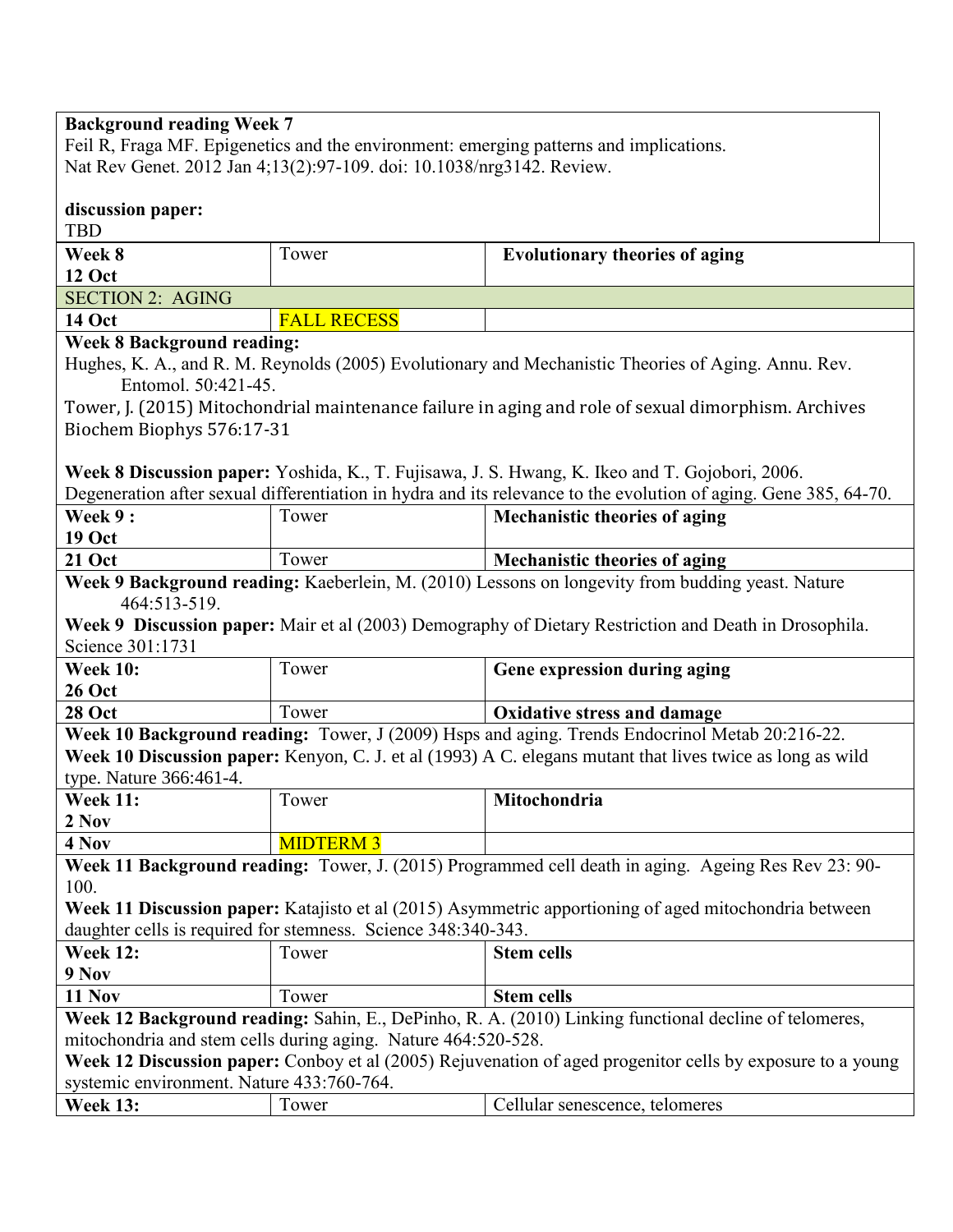| <b>16 Nov</b>                                                                                         |                      |                                                                                                                |  |  |
|-------------------------------------------------------------------------------------------------------|----------------------|----------------------------------------------------------------------------------------------------------------|--|--|
| <b>18 Nov</b>                                                                                         | Tower                | Progerias                                                                                                      |  |  |
| <b>Week 13 Background reading: None</b>                                                               |                      |                                                                                                                |  |  |
|                                                                                                       |                      | Week 13 Discussion paper: Lynn et al (2015) Omega-3 and -6 fatty acids allocate somatic and germline           |  |  |
|                                                                                                       |                      | lipids to ensure fitness during nutrient and oxidative stress in Caenorhabditis elegans. PNAS 112:15378-15383. |  |  |
| <b>Week 14:</b>                                                                                       | Tower                | Sirtuins, DR and IIS                                                                                           |  |  |
| <b>23 Nov</b>                                                                                         |                      |                                                                                                                |  |  |
| $25$ Nov                                                                                              | <b>THANKSGIVING</b>  |                                                                                                                |  |  |
| <b>Week 14 Background reading: None</b>                                                               |                      |                                                                                                                |  |  |
| Week 14 Discussion paper: No discussion this week.                                                    |                      |                                                                                                                |  |  |
| <b>Week 15:</b>                                                                                       | Tower                | Sleep and rhythms                                                                                              |  |  |
| <b>30 Nov</b>                                                                                         |                      |                                                                                                                |  |  |
| 2 Dec                                                                                                 | Tower                | Replicators, Game theory, SAP                                                                                  |  |  |
| <b>Week 15 Background reading:</b>                                                                    |                      |                                                                                                                |  |  |
|                                                                                                       |                      | Tower, J. (2015) Mitochondrial maintenance failure in aging and role of sexual dimorphism. Archives            |  |  |
| Biochem Biophys 576:17-31                                                                             |                      |                                                                                                                |  |  |
|                                                                                                       |                      |                                                                                                                |  |  |
| Week 15 Discussion paper: Camus et al. (2015) Single Nucleotides in the mtDNA Sequence Modify         |                      |                                                                                                                |  |  |
| Mitochondrial Molecular Function and Are Associated with Sex-Specific Effects on Fertility and Aging. |                      |                                                                                                                |  |  |
| <b>Current Biology 25:2717-2722</b>                                                                   |                      |                                                                                                                |  |  |
|                                                                                                       |                      |                                                                                                                |  |  |
|                                                                                                       |                      |                                                                                                                |  |  |
| Final                                                                                                 | Date and time in the |                                                                                                                |  |  |
|                                                                                                       | course catalogue     |                                                                                                                |  |  |

**Grading:** Midterm I 100 pts Midterm II 100 pts Midterm III 100 pts Final 100pts (non cumulative) Discussion participation: 100 pts  $TOTAL = 500 pts$ 

Letter grades are based upon total points. We do not generally curve the course.

# **Other Policies:**

1. Exam dates are firm. If a student misses an exam due to a true emergency (with an acceptable written excuse; written information concerning a death in the family must be provided), we MAY schedule a make-up exam, or at our discretion MAY permit the use of the average of other exams in determining the course grade. No one will be admitted to an exam after the first student has left the exam.

2. Regrading of exams will be done only by the professor who wrote the question. Regrading can only be done within one week of the day the exam is initially returned to the class. We do not re-grade exams written in pencil.

### **3. No special assignments for extra credit are given.**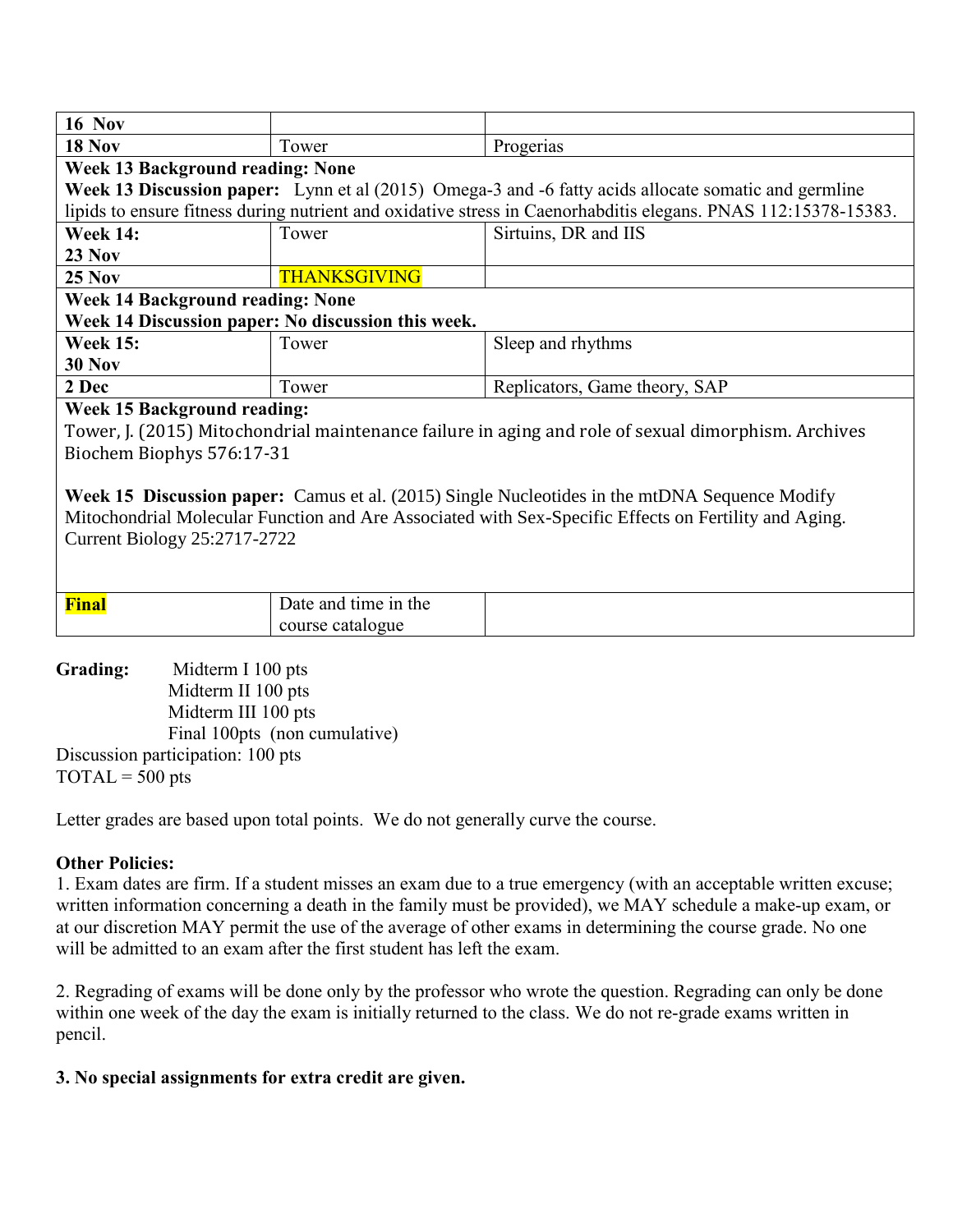4. Final exams will be kept in Dr. Forsburg's office for the required period.

5. It may be necessary to make some adjustments in the syllabus during the semester.

# 6. **Please advise the faculty ASAP of any known conflicts, any DSP provisions, or other relevant information.**

### 7. **Academic Conduct:**

Plagiarism – presenting someone else's ideas as your own, either verbatim or recast in your own words – is a serious academic offense with serious consequences. Other forms of academic dishonesty are equally unacceptable (cheating on exams, changing answers before requesting regrade, etc.,) We have zero tolerance for academic misconduct. Please familiarize yourself with the discussion of plagiarism in SCampus in Part B, Section 11, "Behavior Violating University Standards" [policy.usc.edu/scampus-part-b.](https://policy.usc.edu/scampus-part-b/) See additional information in SCampus and university policies on scientific misconduct, [policy.usc.edu/scientific-misconduct.](http://policy.usc.edu/scientific-misconduct)

# **8. Support Systems:**

*Student Health Counseling Services - (213) 740-7711 – 24/7 on call* [engemannshc.usc.edu/counseling](https://engemannshc.usc.edu/counseling/)

Free and confidential mental health treatment for students, including short-term psychotherapy, group counseling, stress fitness workshops, and crisis intervention.

*National Suicide Prevention Lifeline - 1 (800) 273-8255 – 24/7 on call* [suicidepreventionlifeline.org](http://www.suicidepreventionlifeline.org/)

Free and confidential emotional support to people in suicidal crisis or emotional distress 24 hours a day, 7 days a week.

# *Relationship and Sexual Violence Prevention Services (RSVP) - (213) 740-4900 – 24/7 on call* [engemannshc.usc.edu/rsvp](https://engemannshc.usc.edu/rsvp/)

Free and confidential therapy services, workshops, and training for situations related to gender-based harm[.](https://engemannshc.usc.edu/rsvp/)

#### *Office of Equity and Diversity (OED) | Title IX - (213) 740-5086* [equity.usc.edu,](https://equity.usc.edu/) [titleix.usc.edu](http://titleix.usc.edu/)

Information about how to get help or help a survivor of harassment or discrimination, rights of protected classes, reporting options, and additional resources for students, faculty, staff, visitors, and applicants. The university prohibits discrimination or harassment based on the following protected characteristics: race, color, national origin, ancestry, religion, sex, gender, gender identity, gender expression, sexual orientation, age, physical disability, medical condition, mental disability, marital status, pregnancy, veteran status, genetic information, and any other characteristic which may be specified in applicable laws and governmental regulations[.](http://sarc.usc.edu/)

*Bias Assessment Response and Support - (213) 740-2421* [studentaffairs.usc.edu/bias-assessment-response-support](https://studentaffairs.usc.edu/bias-assessment-response-support/)

Avenue to report incidents of bias, hate crimes, and microaggressions for appropriate investigation and response.

*The Office of Disability Services and Programs - (213) 740-0776*